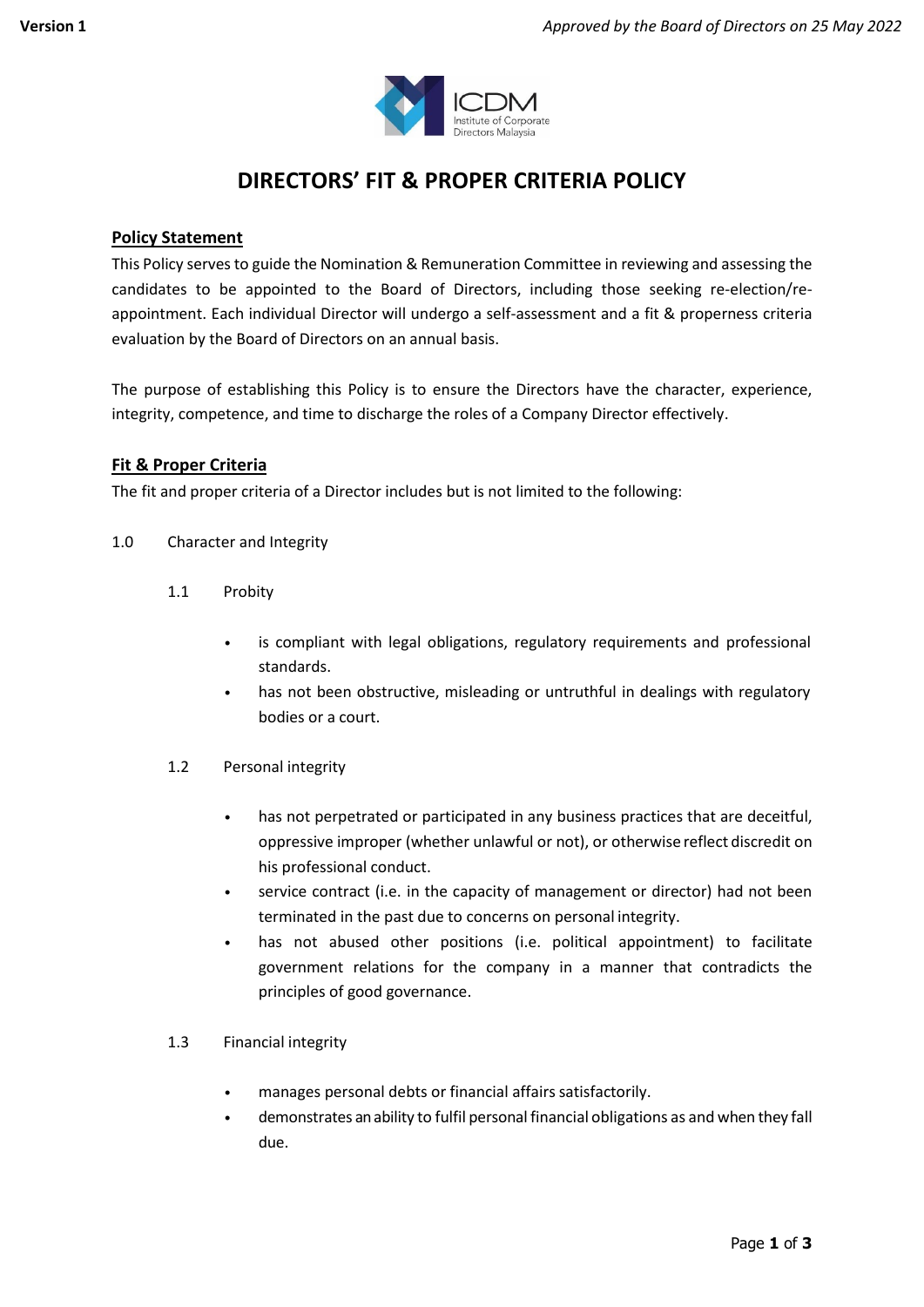

#### 1.4 Reputation

- is of good reputation in the financial and business community.
- has not been the subject of civil or criminal proceedings or enforcement action in managing or governing an entity for the past 10 years.
- has not been substantially involved in the management of a business or company which has failed, where that failure has been occasioned in part by deficiencies in that management.

#### 2.0 Experience and competence

- 2.1 Qualifications, training and skills
	- possesses education qualification that is relevant to the skill set that the director is earmarked to bring to bear onto the boardroom (i.e. a match to the board skill set matrix).
	- has a considerable understanding of the workings of a corporation.
	- possesses general management skills as well as an understanding of corporate governance and sustainability issues.
	- keeps knowledge current based on continuous professional development.
	- possesses leadership capabilities and a high level of emotional intelligence.
- 2.2 Relevant experience and expertise
	- possesses relevant experience and expertise with due consideration given to the past length of service, nature and size of business, responsibilities held, number of subordinates as well as reporting lines and delegated authorities.
- 2.3 Relevant past performance or track record
	- had a career of occupying a high-level position in a comparable organisation and was accountable for driving or leading the organisation's governance, business performance or operations.
	- possesses commendable past performance record as gathered from the results of the board effectiveness evaluation.

#### 3.0 Time and commitment

3.1 Ability to discharge the role having regard to other commitments